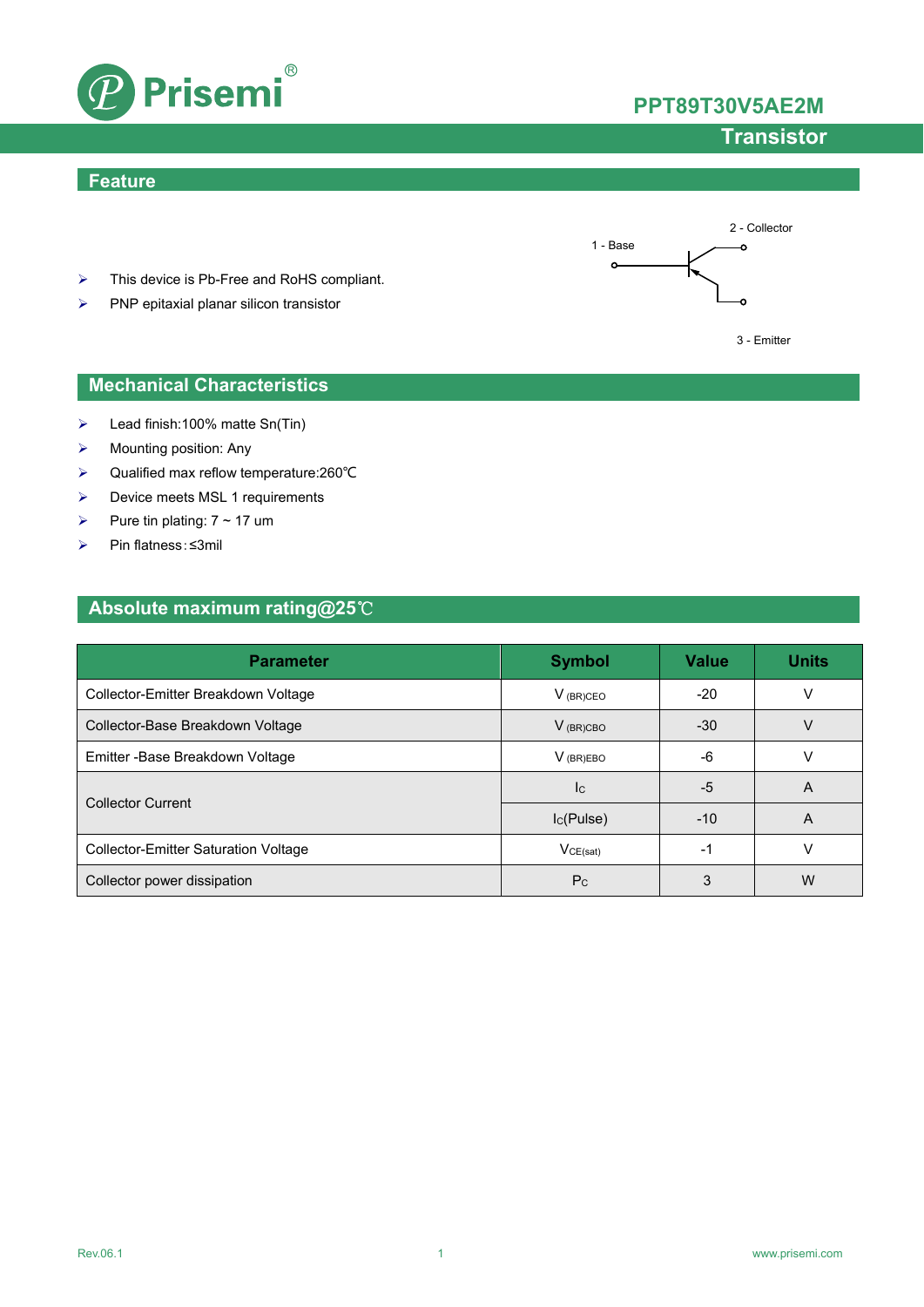# **Transistor PPT89T30V5AE2M**

| Electrical characteristics per line@25°C( unless otherwise specified) |               |                                              |        |        |        |              |
|-----------------------------------------------------------------------|---------------|----------------------------------------------|--------|--------|--------|--------------|
| <b>Parameter</b>                                                      | <b>Symbol</b> | <b>Conditions</b>                            | Min.   | Typ.   | Max.   | <b>Units</b> |
| Collector-Emitter Breakdown Voltage                                   | $V_{(BR)CEO}$ | $lc = -1.0mA$ .l $B = 0$                     | $-20$  |        |        | v            |
| Collector-Base Breakdown Voltage                                      | $V_{(BR)CBO}$ | $IC=-50uA,IE=0$                              | $-30$  |        |        | V            |
| Emitter -Base Breakdown Voltage                                       | $V_{(BR)EBO}$ | $IE=-50uA, IC=0$                             | $-6.0$ |        |        | V            |
| <b>Emitter Cutoff Current</b>                                         | <b>EBO</b>    | $VFB=-5V$                                    |        |        | $-500$ | nA           |
| <b>Collector Cutoff Current</b>                                       | Iсво          | $V_{CB} = -20V$                              |        |        | $-500$ | nA           |
| <b>Collector-Emitter Saturation Voltage</b>                           | VCE(sat)      | $IC=-4A,IB=-100mA$                           |        | $-0.3$ | $-1$   | $\vee$       |
| <b>Transition frequency</b>                                           | $f_{\top}$    | $VCE=-6V, IE=50mA, f=100MHz$                 |        | 120    |        | <b>MHz</b>   |
| Output capacitance                                                    | Co            | $V_{CB} = -20V$ , I <sub>E</sub> =0A, f=1MHz |        | 60     |        | рF           |
| DC Current gain                                                       | $h_{FE}$      | $V_{CE} = -2V I_{C} = -0.5A$                 | 100    |        | 400    |              |

### **Typical Characteristics**













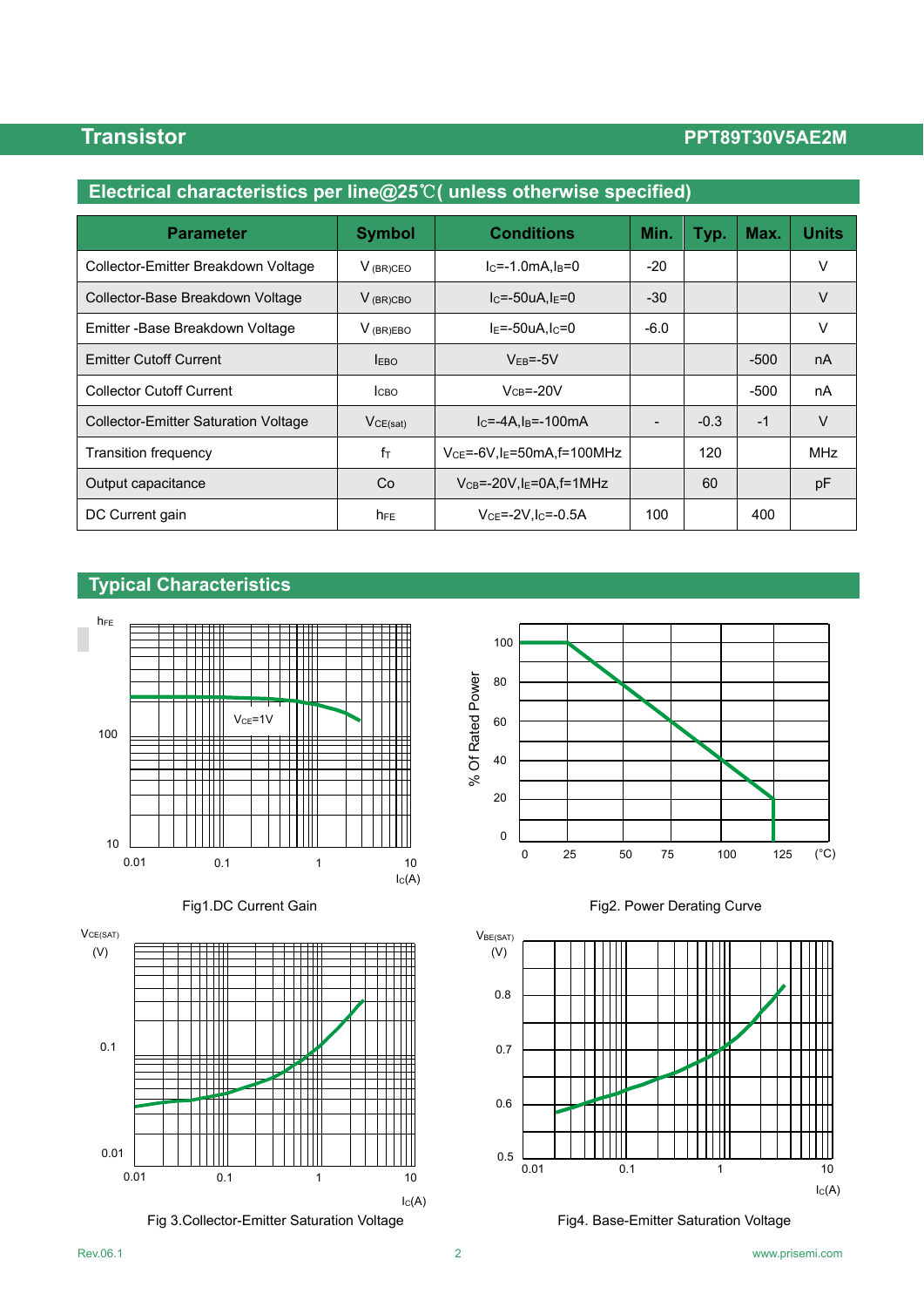**Transistor PPT89T30V5AE2M** 

## **Solder Reflow Recommendation**



Remark: Pb free for 260℃; Pb for 245℃.

# **Product dimension (SOT-89-3L)**





**SIDE VIEW**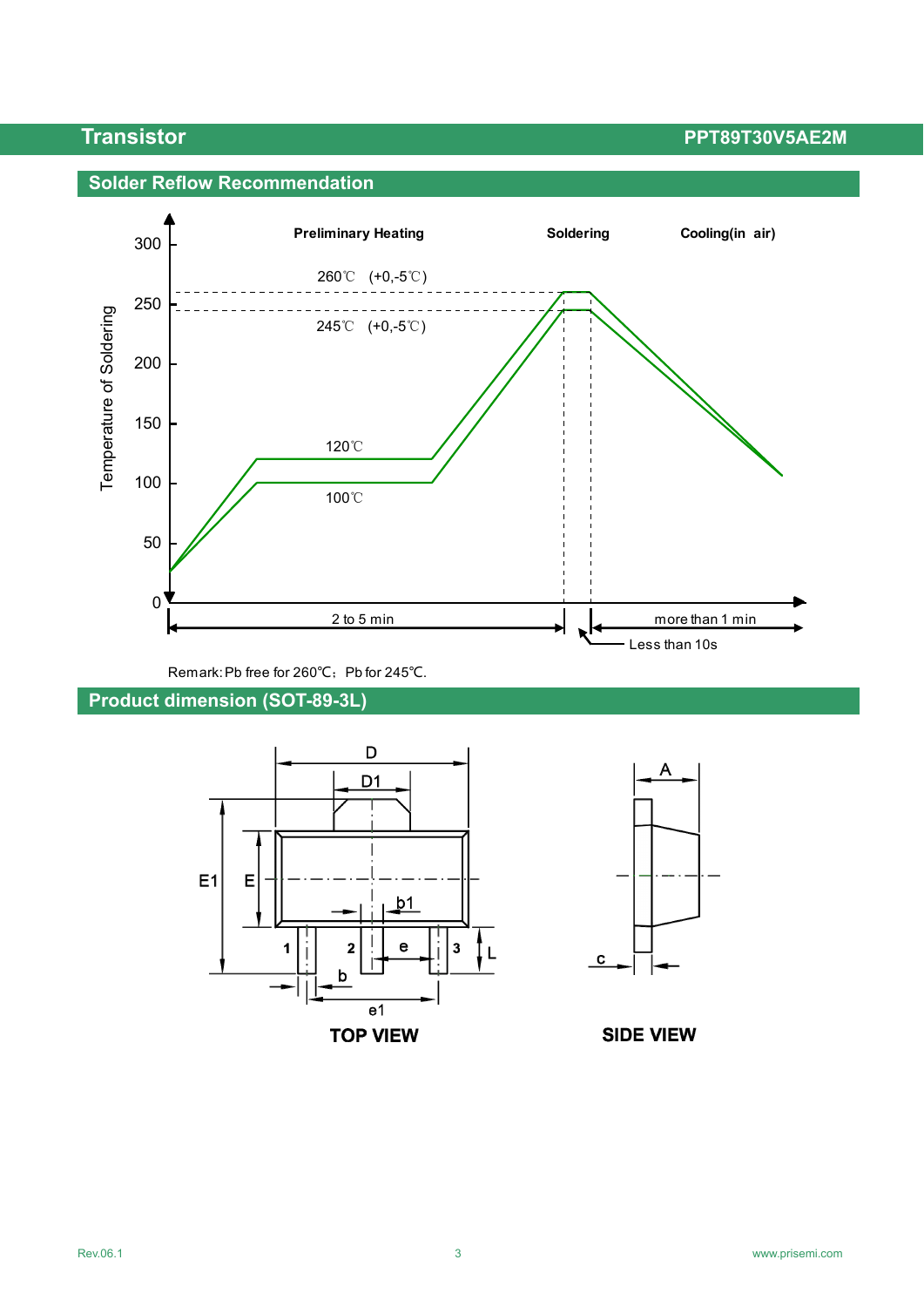# **Transistor PPT89T30V5AE2M**

| Dim            | <b>Inches</b> |            | <b>Millimeters</b> |            |  |
|----------------|---------------|------------|--------------------|------------|--|
|                | <b>MIN</b>    | <b>MAX</b> | <b>MIN</b>         | <b>MAX</b> |  |
| A              | 0.055         | 0.067      | 1.40               | 1.70       |  |
| b              | 0.012         | 0.020      | 0.30               | 0.52       |  |
| b1             | 0.014         | 0.023      | 0.36               | 0.58       |  |
| C              | 0.012         | 0.020      | 0.30               | 0.50       |  |
| D              | 0.173         | 0.185      | 4.40               | 4.70       |  |
| D <sub>1</sub> | 0.063 Ref.    |            | 1.60 Ref.          |            |  |
| E              | 0.091         | 0.104      | 2.30               | 2.65       |  |
| E1             | 0.152         | 0.176      | 3.87               | 4.48       |  |
| e              | 0.059 Typ.    |            | 1.50 Typ.          |            |  |
| e <sub>1</sub> | 0.118 Typ.    |            | 3.00 Typ.          |            |  |
| L              | 0.031         | 0.047      | 0.80               | 1.20       |  |



# **Ordering information**

| <b>Device</b>  | Package             | <b>Shipping</b>    |
|----------------|---------------------|--------------------|
| PPT89T30V5AE2M | SOT-89-3L (Pb-Free) | 1000 / Tape & Reel |